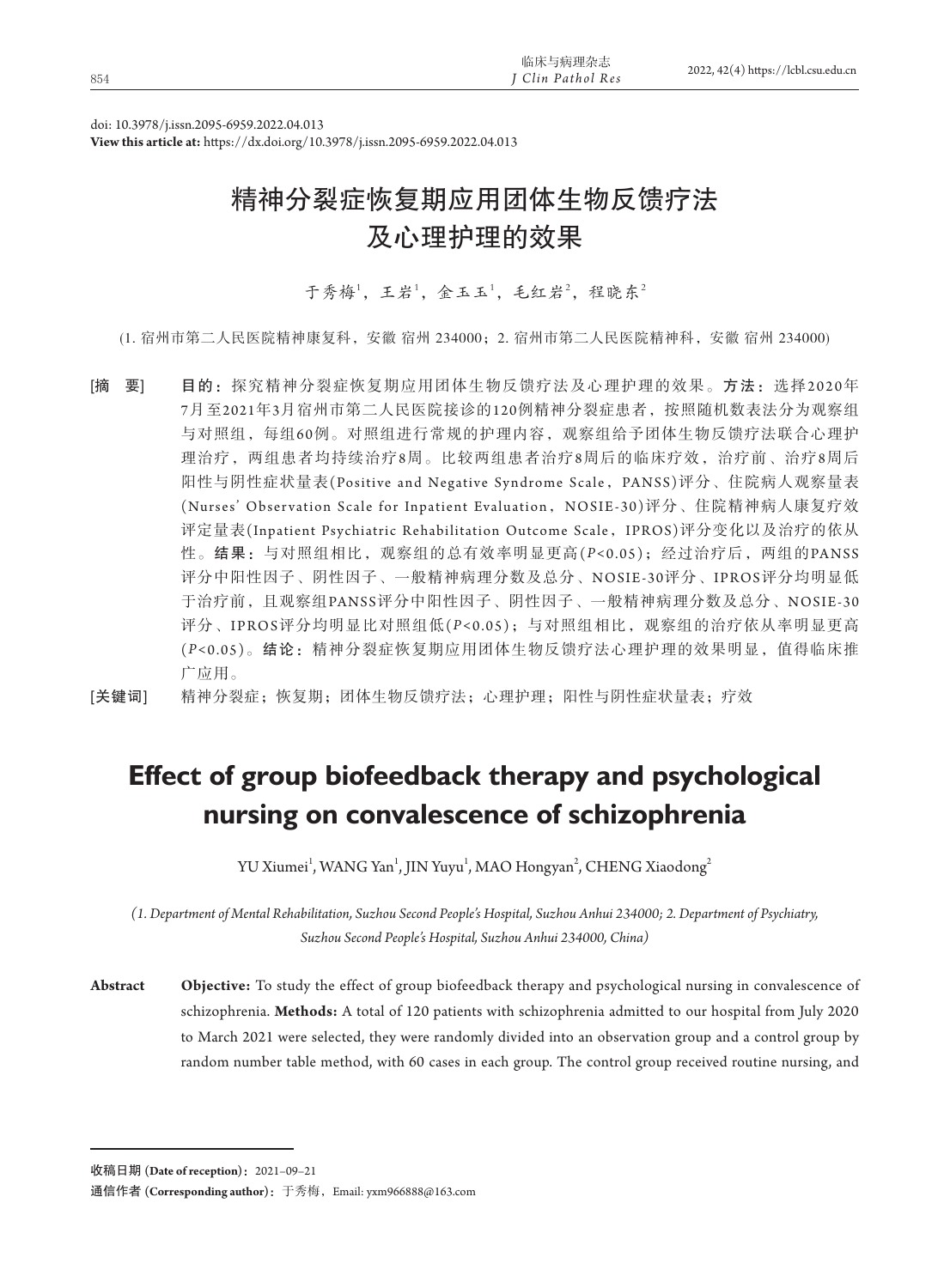the observation group was given group biofeedback therapy combined with psychological nursing. Both groups were treated for 8 weeks. The clinical efficacy after 8 weeks of treatment, the Positive and Negative Syndrome Scale (PANSS) score, Nurses' Observation Scale for Inpatient Evaluation (NOSIE-30) score, Inpatient Psychiatric Rehabilitation Outcome Scale (IPROS) score before and after 8 weeks of treatment, and treatment compliance of the two groups were compared. **Results:** Compared with the control group, the total effective rate in the observation group was higher (*P<*0.05); after treatment, the positive factors, negative factors, general psychopathology scores and total scores of the PANSS score, NOSIE-30 score and IPROS score in two groups were significantly lower than that of before treatment, and compared with the control group, the positive factors, negative factors, general psychopathology scores and total scores of the PANSS score NOSIE-30 score and IPROS score in the observation group patients were lower (*P<*0.05). Compared with the control group, the treatment compliance rate in the observation group was higher (*P<*0.05). **Conclusion:** The effect of group biofeedback therapy and psychological nursing in convalescent schizophrenia is obvious, which is worthy of clinical application. **Keywords** schizophrenia; convalescence; group biofeedback therapy; psychological nursing; Positive and Negative Symptom Scale; curative effect

精神分裂症是精神科中常见的类型之一,好 发于青壮年,该病的临床症状各异,包括情感、行 为、知觉、思维等多方面障碍,具有病情迁延、 易反复发作的特点,不仅影响着患者的自身生活 质量,也给家庭、社会等带来了较大的负担[1-2]。 一般来说,部分患者在接受系统性的药物治疗 后病情会得到控制,自知能力也会逐渐改善, 但该阶段的康复治疗也不可忽视,对精神分裂症 恢复期患者给予综合性的治疗手段也可进一步帮 助患者早期回归到正常生活,但在临床常规的护 理中,缺乏针对性及个体性,总体的护理效果有 限。团体生物反馈疗法是一种新型的行为疗法, 主要是采用各种技术,以听觉、视觉等形式反映 机体某些生理活动,并通过指导、自我训练等手 段,有意识地调节整体生理功能,目前的研究[3-4] 认为: 其对精神疾病患者的不良心理状态具有一 定的改善作用。此外,精神分裂症患者多数会存 在负面心理,在影响治疗依从性的同时,部分患 者甚至会出现自残、自伤等情况,而采取必要性 的心理干预措施也十分重要。为进一步提高护理 效果,本研究将团体生物反馈疗法及心理护理联 合用于精神分裂症恢复期患者中,并对其应用效 果进行观察。

# 1对象与方法

#### 1**.**1对象

本研究样本量采用率计算公式: N1=N2=2P(1-P)

 $(U_{\alpha/2}+U_{\beta})^2/(P_1-P_2)^2$ ,  $\alpha=0.05$ ,  $\beta=0.10$ ,  $\text{M}_{\alpha/2}=1.64$ ,  $U_{\beta}=1.28$ , 计算出每组最低样本量为最少18例, 采用整群抽样,选取2020年7月 至2021年3月 宿 州市第二人民医院接诊的精神分裂症患者共计 120例进行研究。纳入标准:1 )符合精神分裂症 的诊断标准[5]; 2) 急性期经过治疗后自知能力 得到缓解,病情稳定处于疾病恢复期; 3)年龄 20~65岁;4 )患者及其家属均签署知情同意书。 排除标准:1 )先天性智力障碍;2 )伴有肢体障 碍 ;3 )伴有其余精神系统障碍性病症。按照随 机数表法分为观察组与对照组, 每组60例。本 研究经宿州市第二人民医院医学伦理委员会审 核批准。

## 1**.**2方法

两组患者均给予精神分裂症恢复期患者的 抗精神病药物治疗,使用阿立哌唑口崩片(规格 5 mg,厂家:成都康弘药业集团股份有限公司,国 药准字H20060521), 初始剂量规格5 mg, 1次/d, 后 期根据病情情况控制在20~30 mg/d;对照组在此 基础上给予常规护理,包括指导患者正确使用药 物、口头疾病健康教育、密切关注病情、制定合 理饮食、运动等。

观察组在常规治疗基础上,给予团体生物 反馈疗法联合心理护理治疗。1 )团体生物反馈疗 法:仪器选择南京伟思医疗科技股份公司生产的 团体生物反馈仪器,治疗医师指导患者采用舒适 的坐姿,并保持情绪平稳,尽量放松全身肌肉,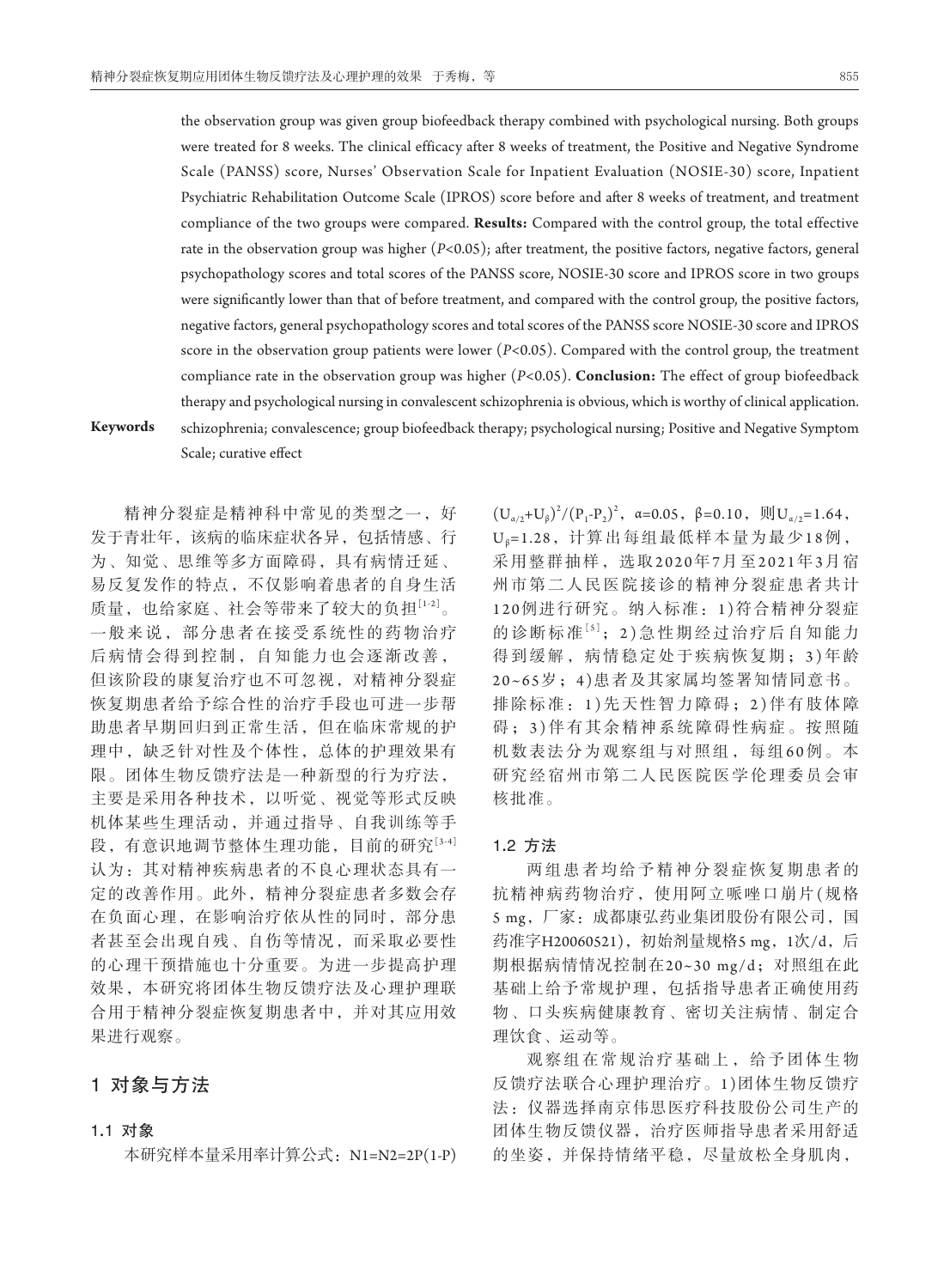连接仪器是可移动披戴式传感器,通过仪器采集 患者额前表面肌电、血容量搏动等信号内容,根 据仪器屏幕上颜色的变化指导患者调整自身状 态,根据患者不同情况选择合理的治疗方案, 主要包括呼吸训练、肌肉放松训练、音乐疗法、 冥想疗法、团体训练等内容,每次治疗时间20~ 30 min,每周治疗2次。2 )心理护理:首先对患 者进行疾病宣教,讲解发病的原因、用药指导以 及维持治疗的必要性。在团体生物反馈疗法开展 前,向患者介绍该方式的治疗方法、作用原理以 及注意事项等,让患者提前知晓整个治疗流程, 提高其对治疗的配合度。治疗期间耐心引导患者 调节自身状态,让其能够较好地配合治疗,团体 生物反馈治疗完成后,和患者仔细沟通,了解其 是否对治疗有不适感,并耐心安抚其情绪;日常 多和患者沟通,理解、尊重和支持患者,保持病 房温馨,多鼓励及安慰患者,用亲切、关怀的话 语交谈,鼓励患者学会讲述自己的情绪,密切关 注患者的心理和情绪,对于有压力、不良情绪的 患者给予针对性的疏解,目的在于加强患者自身 的抵抗疾病的信心,提高对未来的展望度,针对 有记忆损伤的患者,在恢复期时可和家属一起 引导患者进行回忆,帮助其记忆恢复。在疫情期 间,增加家属的视频探视次数,让家属多关心陪 伴患者。

两组均持续治疗8周。

#### 1**.**3观察指标

1 )临床疗效:治疗8周后,根据阳性与阴性 症状量表(Positive and Negative Syndrome Scale, PANSS) 评分 <sup>[6]</sup> 的减分情况进行评价。痊愈: PSNSS评分减少程度≥75%;显著进步:PANSS 评分减少程度≥50%且<75%;进步:PANSS评分 减少程度≥25%且<50%;无效:PANSS评分减分 程度不足25%, 或者增加; 总有效率=(痊愈+显 著进步+进步)/总例数×100%。2)PANSS评分: 记 录两组患者治疗前、治疗后8周的PANSS评分的 变化,主要包括阳性因子、阴性因子和一般精神 病理三部分内容,共计30个项目,结果越高则表 示各症状越严重。3 )住院病人观察量表(Nurses' Observation Scale for Inpatient Evaluation-30, NOSIE-30)评分<sup>[7]</sup>: 记录两组患者治疗前、治疗 后8周的NOSIE-30评分的变化, 该量表主要观 察患者社会能力、社会兴趣、精神病表现、激 惹、抑郁、迟缓等内容,总共3 0个项目,每个 项目分值0~4分,满分120分,评分越高表示患 者情况越差。4 )住院精神病人康复疗效评定量 表(Inpatient Psychiatric Rehabilitation Outcome Scale, IPROS)评分<sup>[7]</sup>: 记录两组患者治疗前、治 疗 后8周 的IPROS评分的变化,主要观察内容包 括社交、生活、卫生及兴趣、工作能力等内容, 总共4个维度,每个维度有6个条目内容,每项分 值为0~4,评分越高表示患者的康复情况越不理 想。5)治疗依从性:记录两组患者对治疗的依从 性情况。

#### 1**.**4统计学处理

应 用SPSS 18.0统计学软件进行数据分析, 符合正态分布的计量资料以均数±标准差(*x*±*s*)表 示,比较采用*t*检验;不符合正态分布的计量资 料以中位数和四分位数M(QR)表示,比较采用 非参数检验Mann-Whitney U检验。计数资料以 率表示, 比较采用χ2检验。P<0.05为差异有统计 学意义。

### 2结果

#### 2**.**1两组一般资料比较

两组患者性别、年龄、病程、婚姻状态、受教 育年限比较,差异无统计学意义(*P>*0.05,表1)。

#### 2**.**2两组患者临床疗效比较

与对照组相比,观察组的总有效率明显更 高,差异有统计学意义(*P<*0.05,表2)。

#### 2**.**3两组患者 **PANSS** 评分比较

与治疗前相比,两组患者治疗后的PANSS评 分中阳性因子、阴性因子、一般精神病理及总分 均明显降低,且与对照组相比,观察组各结果均 更低,差异均有统计学意义(均*P<*0.05,表3)。

### 2**.**4两组患者 **NOSIE-**30 评分、**IPROS** 评分比较

治疗后,两组患者NOSIE-30评分、IPROS 评分明显低于治疗前,且与对照组相比,观察组 NOSIE-30评分、IPROS评分结果均更低,差异均 有统计学意义(均*P<*0.05,表4)。

## 2**.**5两组患者治疗依从性比较

与对照组相比,观察组治疗依从率明显更 高,差异有统计学意义(*P<*0.05,表5)。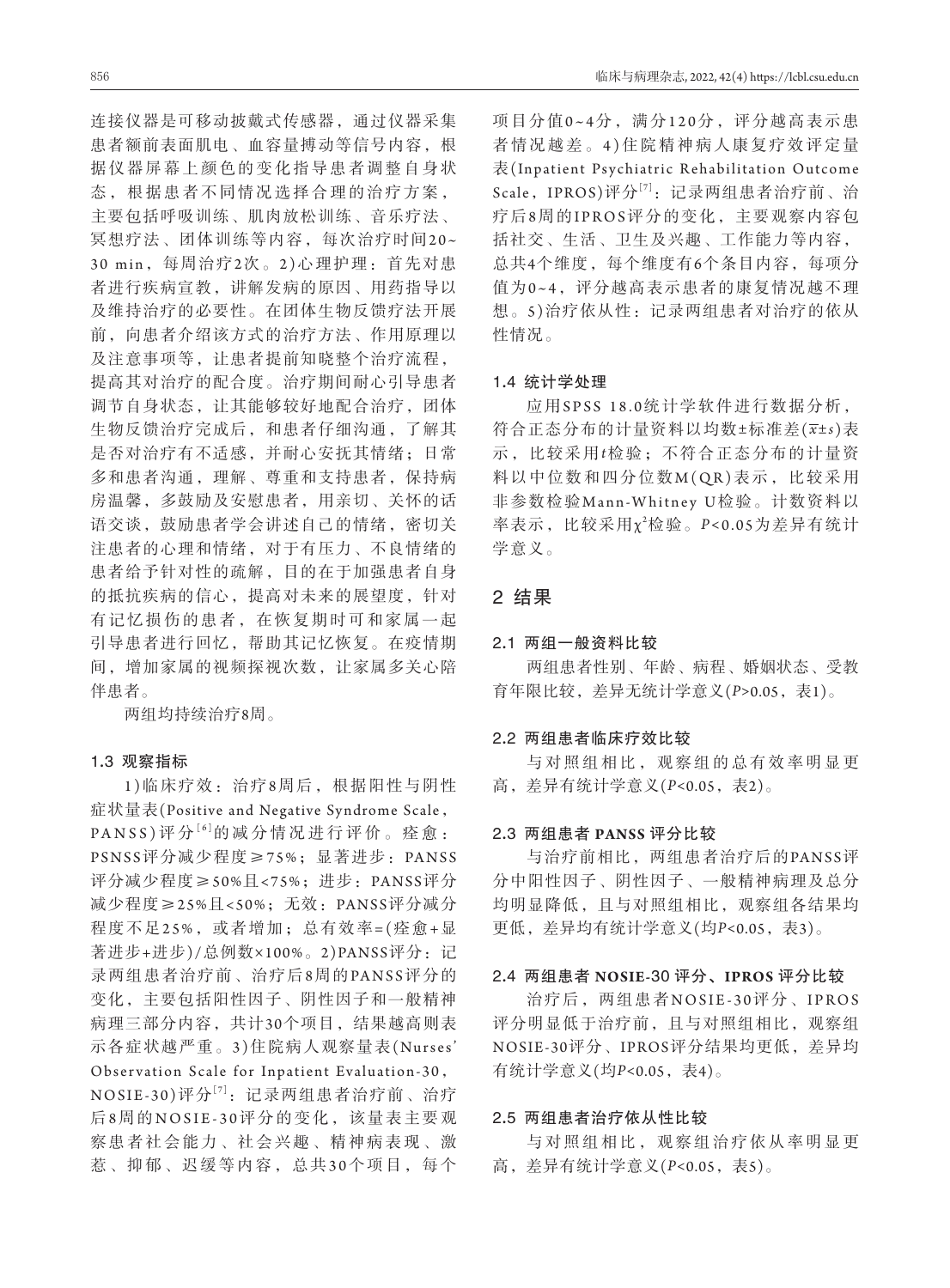| 组别         | 性别/[例(%)]  |           | 年龄/岁             | 病程/年            | 婚姻状态/[例(%)] |           |          | 受教育年限            |
|------------|------------|-----------|------------------|-----------------|-------------|-----------|----------|------------------|
|            | 男          | 女         |                  |                 | 已婚          | 未婚        | 丧偶或离异    |                  |
| 观察组        | 33 (55.00) | 27(45.00) | $40.13 \pm 7.68$ | $3.38 \pm 0.74$ | 35 (58.33)  | 18(30.00) | 7(11.67) | $14.24 \pm 3.61$ |
| 对照组        | 31 (51.67) | 29(48.33) | $39.62 \pm 8.30$ | $3.45 \pm 0.69$ | 32(53.33)   | 20(33.33) | 8(13.33) | $14.50 \pm 3.18$ |
| $\chi^2/t$ | 0.134      |           | 0.349            | 0.536           |             | 0.306     |          | 0.419            |
| P          | 0.714      |           | 0.727            | 0.593           |             | 0.858     |          | 0.676            |

## 表**1** 两组一般资料比较**(***n=***60) Table Comparison of general data between the 2 groups (***n=***60)**

## 表**2** 两组患者临床疗效比较**(***n=***60)**

#### **Table 2 Comparison of clinical efficacy between the 2 groups (***n=***60)**

| 组别       | 痊愈/[例(%)]  | 显著进步/[例(%)] | 进步/[例(%)] | 无效/[例(%)] | 总有效率/% |
|----------|------------|-------------|-----------|-----------|--------|
| 观察组      | 11 (18.33) | 24(40.00)   | 18(30.00) | 7(11.67)  | 88.33  |
| 对照组      | 6(10.00)   | 17(28.33)   | 20(33.33) | 17(28.33) | 71.67  |
| $\chi^2$ |            |             |           |           | 5.208  |
| P        |            |             |           |           | 0.022  |

## 表**3** 两组患者**PANSS**评分比较**(***n=***60)**

#### **Table 3 Comparison of PANSS scores between the 2 groups (***n=***60)**

| 组别  | 阳性因子/分           |                    | 阴性因子/分           |                                                | 一般精神病理/分         |                    | 总分               |                    |
|-----|------------------|--------------------|------------------|------------------------------------------------|------------------|--------------------|------------------|--------------------|
|     | 治疗前              | 治疗后                | 治疗前              | 治疗后                                            | 治疗前              | 治疗后                | 治疗前              | 治疗后                |
| 观察组 | $18.40 \pm 2.83$ | $14.18 \pm 1.60^*$ |                  | $16.69 \pm 2.25$ $13.79 \pm 1.74$ <sup>*</sup> | $24.23 \pm 2.30$ | $18.77 \pm 1.65^*$ | $59.32 \pm 5.71$ | $46.74 \pm 3.89^*$ |
| 对照组 | $18.69 \pm 2.21$ | $16.25 \pm 1.88^*$ | $16.80 \pm 2.09$ | $15.02 \pm 1.42^*$                             | $24.09 \pm 2.54$ | $20.63 \pm 1.32^*$ | $59.78 \pm 5.42$ | $51.90 \pm 4.55^*$ |
|     | 0.626            | 6.495              | 0.277            | 4.242                                          | 0.316            | 6.818              | 0.453            | 6.677              |
| P   | 0.533            | < 0.001            | 0.782            | < 0.001                                        | 0.752            | < 0.001            | 0.652            | < 0.001            |

与治疗前比较,\**P<*0.05。

Compared with that before treatment, \**P<*0.05.

## 表**4** 两组患者**NOSIE-30**评分、**IPROS**评分比较**(***n=***60)**

#### **Table 4 Comparison of NOSIE-30 score and IPROS score between the 2 groups (***n=***60)**

|     |                  | NOSIE-30评分         | IPROS评分          |                    |  |
|-----|------------------|--------------------|------------------|--------------------|--|
| 组别  | 治疗前              | 治疗后                | 治疗前              | 治疗后                |  |
| 观察组 | $68.97 \pm 8.20$ | $43.88 \pm 5.12^*$ | $15.35 \pm 2.71$ | $8.40 \pm 1.62^*$  |  |
| 对照组 | $69.33 \pm 7.65$ | $50.36 \pm 6.31^*$ | $15.20 \pm 2.88$ | $10.26 \pm 1.70^*$ |  |
| t   | 0.249            | 6.177              | 0.294            | 6.135              |  |
| P   | 0.804            | < 0.001            | 0.769            | < 0.001            |  |

与治疗前比较,\**P<*0.05。

Compared with that before treatment, \**P<*0.05.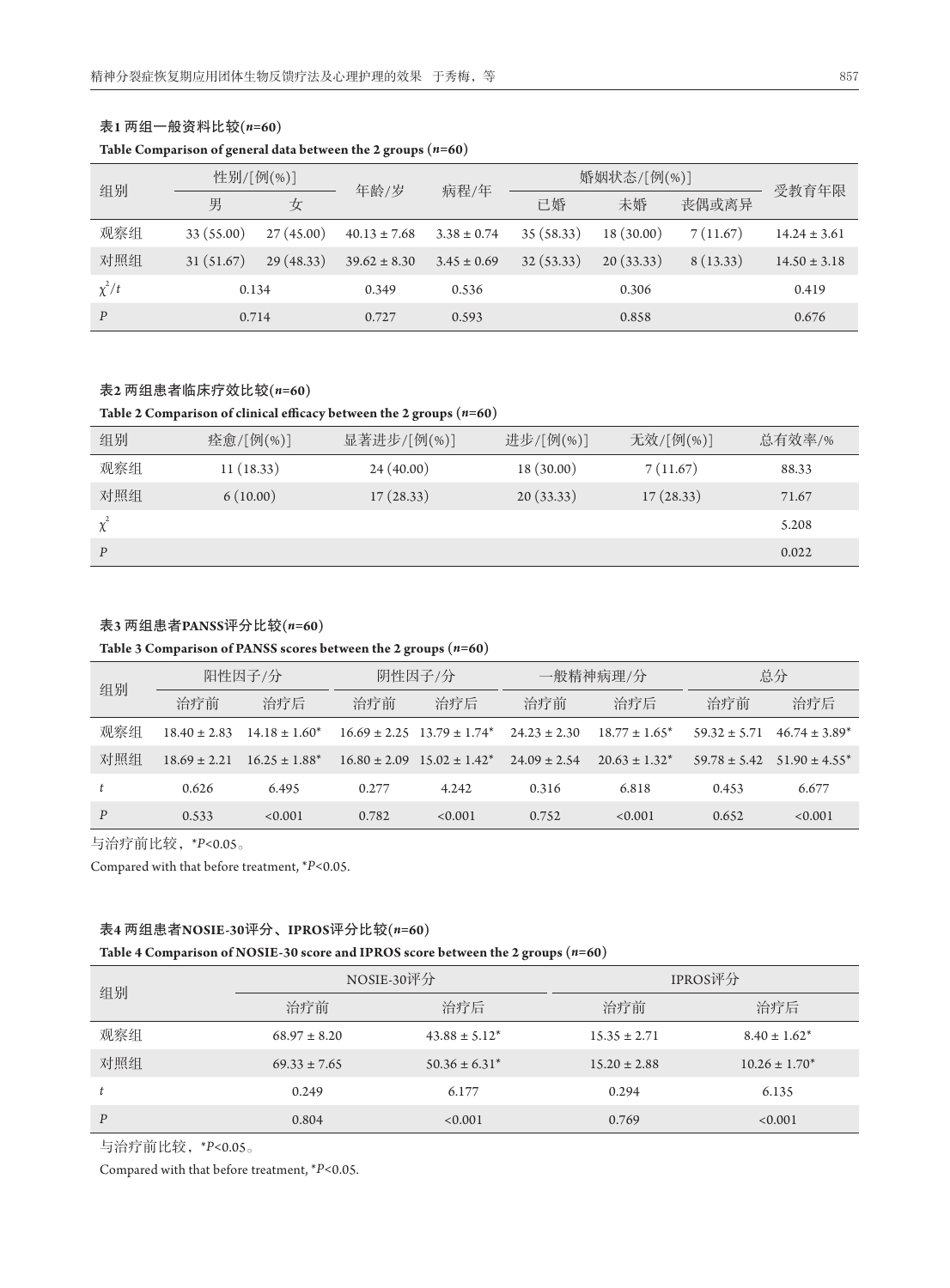| Table 5 Comparison of treatment compliance between the 2 groups (n-oo) |             |             |            |        |  |  |  |
|------------------------------------------------------------------------|-------------|-------------|------------|--------|--|--|--|
| 组别                                                                     | 完全依从/[例(%)] | 一般依从/[例(%)] | 不依从/[例(%)] | 总依从率/% |  |  |  |
| 观察组                                                                    | 36(60.00)   | 19 (31.67)  | 5(8.33)    | 91.67  |  |  |  |
| 对照组                                                                    | 28(46.67)   | 18(30.00)   | 14(23.33)  | 76.67  |  |  |  |
|                                                                        |             |             |            | 5.065  |  |  |  |
| D                                                                      |             |             |            | 0.024  |  |  |  |

## 表**5** 两组患者治疗依从性比较**(***n=***60)**

**Table 5 Comparison of treatment compliance between the 2 groups (***n=***60)**

## 3讨论

精神分裂症属于一种重型的精神疾病,具有 发病率高、致残率高的特点,对人体伤害较大。 据相关数据[8]显示:由于精神分裂症所致的残疾率 可高达约83%,而我国在1993—2010年期间该病的 患病率由4.16%增加到了8.11%,已成为目前医疗卫 生行业中的重点问题。随着近年来抗精神病药物 不断研发,也在精神分裂症患者中取得了较大进 展。但也有较多报道[9-10]发现:单纯的药物治疗仍 存在一定局限性,即便患者处于恢复期,也有残 留较多的阴性症状,加上长期的住院生活令患者 和外界社会隔绝,缺少交流,也会让患者出现一 些心理障碍,影响到正常的康复。

团体生物反馈疗法属于一种行为疗法,该 方式可通过仪器的传感器收集患者的额前表面肌 电、血容量搏动等信号,以评估个体的心理、生 理状态,具有实时性、动态性等特点。研究[11-12]显 示:团体生物反馈疗法可采集到自身及外界所无 法察觉到的信号,并通过信号结果使用不同的手 段进行治疗,有助于促进个体建立正向行为,从 而恢复正向的心理状态。此外,在疾病负担等因 素的影响下,较多精神分裂症患者存在一些负面 情绪,而这些不良情绪不仅可降低治疗依从性, 也不利于病情的恢复,而给予全面的护理干预在 促进精神分裂症患者康复中也占据重要地位[13-14]。

本研究结果显示:使用团体生物反馈疗法联 合心理护理的患者在PANSS评分、NOSIE-30评分 的改善程度上也更明显,且治疗依从性、临床疗 效总有效率结果也更高,显示出该方式有助于促 进患者进一步康复。分析其原因如下: 1)团体生 物反馈疗法作为一种认知行为疗法,可通过反馈 的视觉、听觉等信息,让患者了解自身的生理功 能变化情况,并通过有效的指导手段,来改变自 身的不良行为,而通过一系列的干预内容,也有 助于让患者学会自主神经功能的调节;该方式在

促进精神分裂症患者认知、社会功能康复方面有 着重要应用价值[15];此外,团体生物反馈疗法还 可帮助患者转移注意力,阻碍负性思考,让患者 早期适应和他人的沟通,在促使病情康复方面也 有一定价值。2 )有效的心理护理可帮助患者拥有 积极、正面的心态,调节其不良的心理情绪,加 强患者对抗疾病的信心,从而以舒适、放松的心 理去面对日常生活,且家属的配合参与也更有助 于让患者放松戒备心理,卸下心理负担,从而可 更迅速地适应正常生活,提高对治疗的依从性, 加速病情康复。近年来,较多研究[16-17]也显示:除 常规的干预之外,心理护理是精神分裂症患者病 情康复的重点环节,需予以重视。然而本研究也 有不足,例如所选择样本量较少、治疗和观察时 间较短等,今后也将针对此部分缺陷开展更高质 量的研究深入探讨。

综上,精神分裂症恢复期应用团体生物反馈 疗法及心理护理的效果明显,可进一步促进患者 康复,值得临床推广应用。

## 参考文献

1. 占建雄, 韩天明, 许勤伟. 两种抗精神病药物对首发精神分裂症 的疗效及对NSE、NRG1水平的影响[J]. 湖南师范大学学报(医 学版), 2019, 16(1): 109-112.

 ZHAN Jianxiong, HAN Tianming, XU Qinwei. The effect of two antipsychotic drugs on first-episode schizophrenia and its effect on NSE and NRG1[ J]. Journal of Hunan Normal University. Medical Science, 2019, 16(1): 109-112.

- 2. Müller N. Inflammation in schizophrenia: pathogenetic aspects and therapeutic considerations[J]. Schizophr Bull, 2018, 44(5): 973-982.
- 3. Markiewcz R. The use of EEG biofeedback/neurofeedback in psychiatric rehabilitation[J]. Psychiatr Pol, 2017, 51(6): 1095-1106.
- 4. Fisher CJ, Moravec CS, Khorshid L. The "How and Why" of group biofeedback for chronic disease management[ J]. Appl Psychophysiol